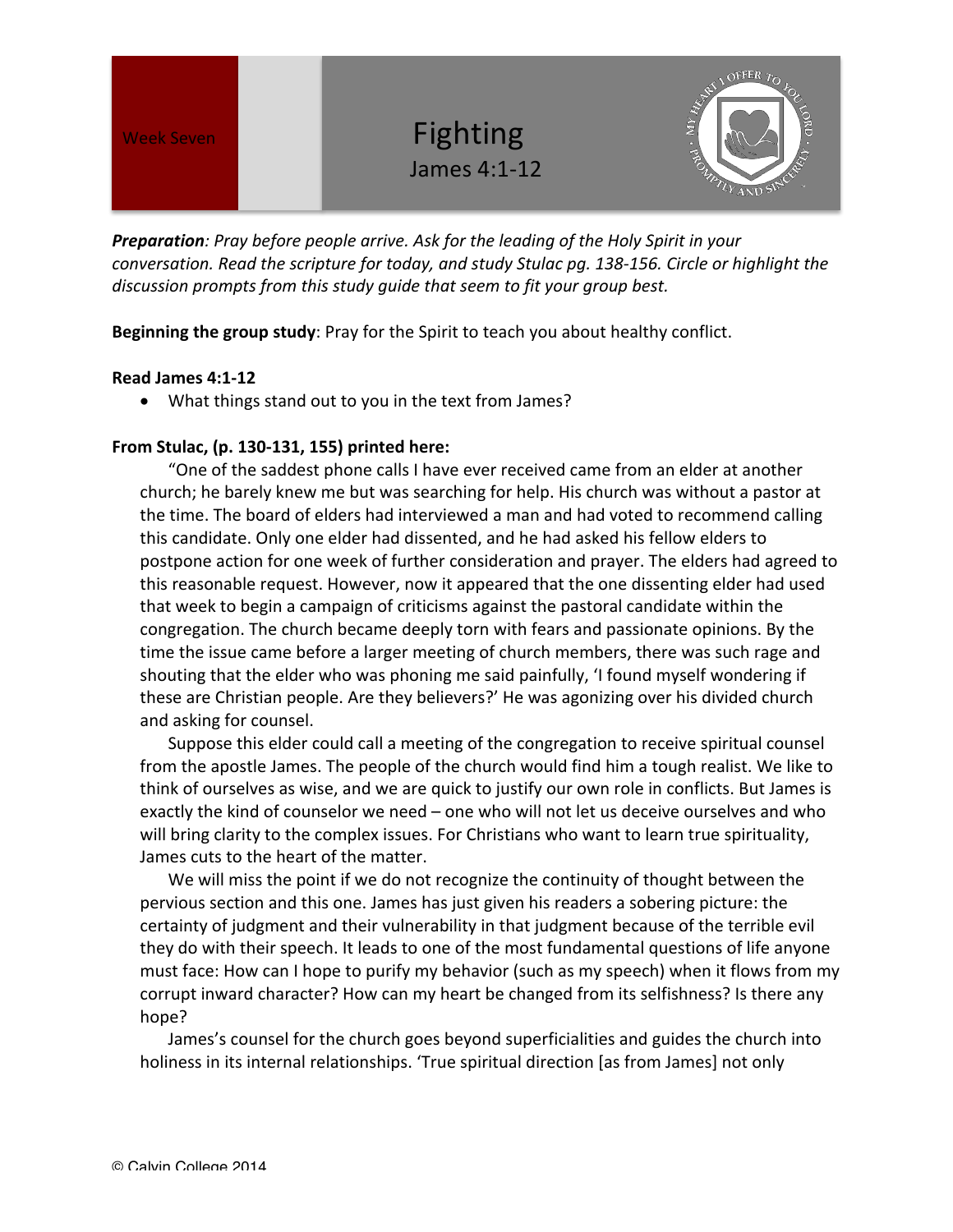challenges; it comforts' (Webster 1991:18). James is faithful to confront sinful motives and evil practices, and he is equally clear about the promise of God's grace."<sup>1</sup>

## **Getting started:**

• Sometimes we want an organization (apartment, church, college, family) to change because of our own motives. How can we submit our motives for change before God?

There is no denying our need for James' instruction. It's all too easy to find examples of churches plagued by selfish fighting and unkind judging. James helps us recognize the source of these difficulties is in our own sinfulness. James does this so that we may humble ourselves before God and find grace.

- James is not talking about disagreements the healthy conflicts that should be expected in a church whose ministries are expanding. He is writing about earthly, unspiritual fights. Discuss how un-healthy fights are usually more about self-justification than selfexamination.
	- $\circ$  Invite stories from people about what healthy conflict looks like.
- James suggests that we get into fights [in our communities of faith, as well as in other places] because of things we desire for ourselves. A good question to ask when you are in a fight is this: "What personal desire am I trying to protect or gain?"

In the book of James, *judging* refers to the act of setting oneself up as a judge and lawgiver. Often, we judge the motives behind someone else's words, their actions, and how they spend their money and time. James states that this form of judging needs to be confronted, and then repented. 

- How have your underlying attitudes and motives toward each other contributed toward quick judgments? Take some time to lament and repent, either privately or as a group.
- Jesus addresses judging others in Luke 6:37-42. How might humility help healthy conflict?

Our "grace-reliance" is woven throughout the passage, meaning that we need to learn to rely on God; and God's grace gives wisdom to those who are humble. "Grace-reliance" is the most life-changing stance we need to learn. Talk about how fights produce a kind of evil because they express our self-reliance instead of our grace-reliance.

Repentance for our times of self-reliance will not be easy, but it is necessary. Through repentance, we grow, and reflect more and more of Jesus in the way that we treat each other.

 $\overline{a}$ <sup>1</sup> Stulac, George M. 2010. *James*. IVP Academic.